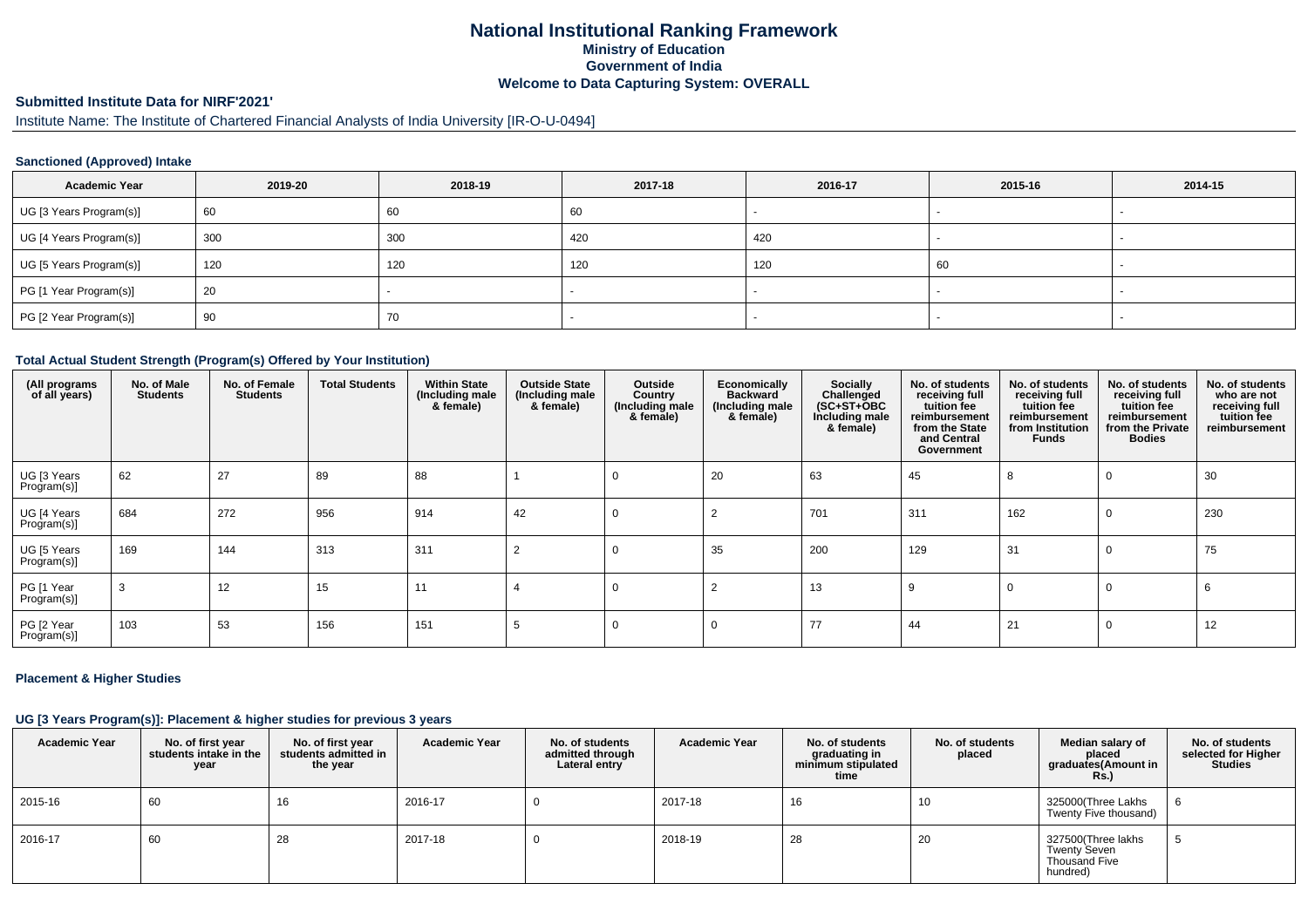| 2017-18 |  |  | 2018-19 |  | 2019-20 |  |  | $T_{\text{max}}$<br>∖ Lakhs ٿ<br>$- - -$ |  |
|---------|--|--|---------|--|---------|--|--|------------------------------------------|--|
|---------|--|--|---------|--|---------|--|--|------------------------------------------|--|

**UG [4 Years Program(s)]: Placement & higher studies for previous 3 years**

| <b>Academic Year</b> | No. of first year<br>students intake in the<br>year | No. of first vear<br>students admitted in<br>the year | <b>Academic Year</b> | No. of students<br>admitted through<br>Lateral entry | <b>Academic Year</b> | No. of students<br>graduating in<br>minimum stipulated<br>time | No. of students<br>placed | Median salary of<br>placed<br>graduates(Amount in<br>Rs.) | No. of students<br>selected for Higher<br><b>Studies</b> |
|----------------------|-----------------------------------------------------|-------------------------------------------------------|----------------------|------------------------------------------------------|----------------------|----------------------------------------------------------------|---------------------------|-----------------------------------------------------------|----------------------------------------------------------|
| 2014-15              | 420                                                 | 40                                                    | 2015-16              | 35                                                   | 2017-18              | 58                                                             |                           | 302002(Three Lakhs<br>Two thousand Two)                   | 23                                                       |
| 2015-16              | 420                                                 | 47                                                    | 2016-17              | 58                                                   | 2018-19              | 64                                                             | 26                        | 325000(Three Lakhs<br>Twenty Five thousand)               | 30                                                       |
| 2016-17              | 420                                                 | 104                                                   | 2017-18              | 73                                                   | 2019-20              | 149                                                            | 103                       | 314500(Three Lakhs<br>Fourteen Thousand<br>Five Hundred)  | 40                                                       |

## **UG [5 Years Program(s)]: Placement & higher studies for previous 3 years**

| <b>Academic Year</b> | No. of first year<br>students intake in the<br>year | No. of first year<br>students admitted in<br>the year | <b>Academic Year</b> | No. of students<br>admitted through<br>Lateral entry | <b>Academic Year</b> | No. of students<br>graduating in<br>minimum stipulated<br>time | No. of students<br>placed | Median salary of<br>placed<br>graduates(Amount in<br><b>Rs.)</b> | No. of students<br>selected for Higher<br><b>Studies</b> |
|----------------------|-----------------------------------------------------|-------------------------------------------------------|----------------------|------------------------------------------------------|----------------------|----------------------------------------------------------------|---------------------------|------------------------------------------------------------------|----------------------------------------------------------|
| 2013-14              |                                                     |                                                       | 2014-15              |                                                      | 2017-18              |                                                                |                           | O(Zero)                                                          |                                                          |
| 2014-15              |                                                     |                                                       | 2015-16              |                                                      | 2018-19              |                                                                |                           | O(Zero)                                                          |                                                          |
| 2015-16              | 60                                                  | 40                                                    | 2016-17              |                                                      | 2019-20              | 33                                                             | 22                        | 500000(Five Lakhs)                                               |                                                          |

## **PG [1 Years Program(s)]: Placement & higher studies for previous 3 years**

| <b>Academic Year</b> | No. of first year<br>students intake in the<br>year | No. of first year<br>students admitted in<br>the year | <b>Academic Year</b> | No. of students graduating in minimum<br>stipulated time | No. of students<br>placed | Median salary of<br>placed<br>graduates(Amount in<br><b>Rs.)</b> | No. of students<br>selected for Higher<br><b>Studies</b> |
|----------------------|-----------------------------------------------------|-------------------------------------------------------|----------------------|----------------------------------------------------------|---------------------------|------------------------------------------------------------------|----------------------------------------------------------|
| 2017-18              | 20                                                  |                                                       | 2017-18              |                                                          |                           | 1000000(Ten Lakhs)                                               |                                                          |
| 2018-19              | 20                                                  | 13                                                    | 2018-19              | 13                                                       | 13                        | 1000000(Ten Lakhs)                                               |                                                          |
| 2019-20              | 20                                                  | 15                                                    | 2019-20              | 15                                                       | 14                        | 900000(Nine Lakhs)                                               |                                                          |

## **PG [2 Years Program(s)]: Placement & higher studies for previous 3 years**

| <b>Academic Year</b> | No. of first year<br>students intake in the<br>year | No. of first year<br>students admitted in<br>the year | <b>Academic Year</b> | No. of students graduating in minimum<br>stipulated time | No. of students<br>placed | Median salary of<br>placed<br>graduates(Amount in<br><b>Rs.)</b> | No. of students<br>selected for Higher<br><b>Studies</b> |
|----------------------|-----------------------------------------------------|-------------------------------------------------------|----------------------|----------------------------------------------------------|---------------------------|------------------------------------------------------------------|----------------------------------------------------------|
| 2016-17              | 60                                                  | 37                                                    | 2017-18              | 37                                                       | 27                        | 238000(Two Lakhs<br>Thirty Eight Thousand                        | 6                                                        |
| 2017-18              | 60                                                  | 58                                                    | 2018-19              | 55                                                       | 47                        | 258000(Two Lakhs<br>Fifty Eight Thousand)                        |                                                          |
| 2018-19              | 70                                                  | 66                                                    | 2019-20              | 65                                                       | 61                        | 359000(Tthree Lakhs<br>Fifty Nine Thousand)                      |                                                          |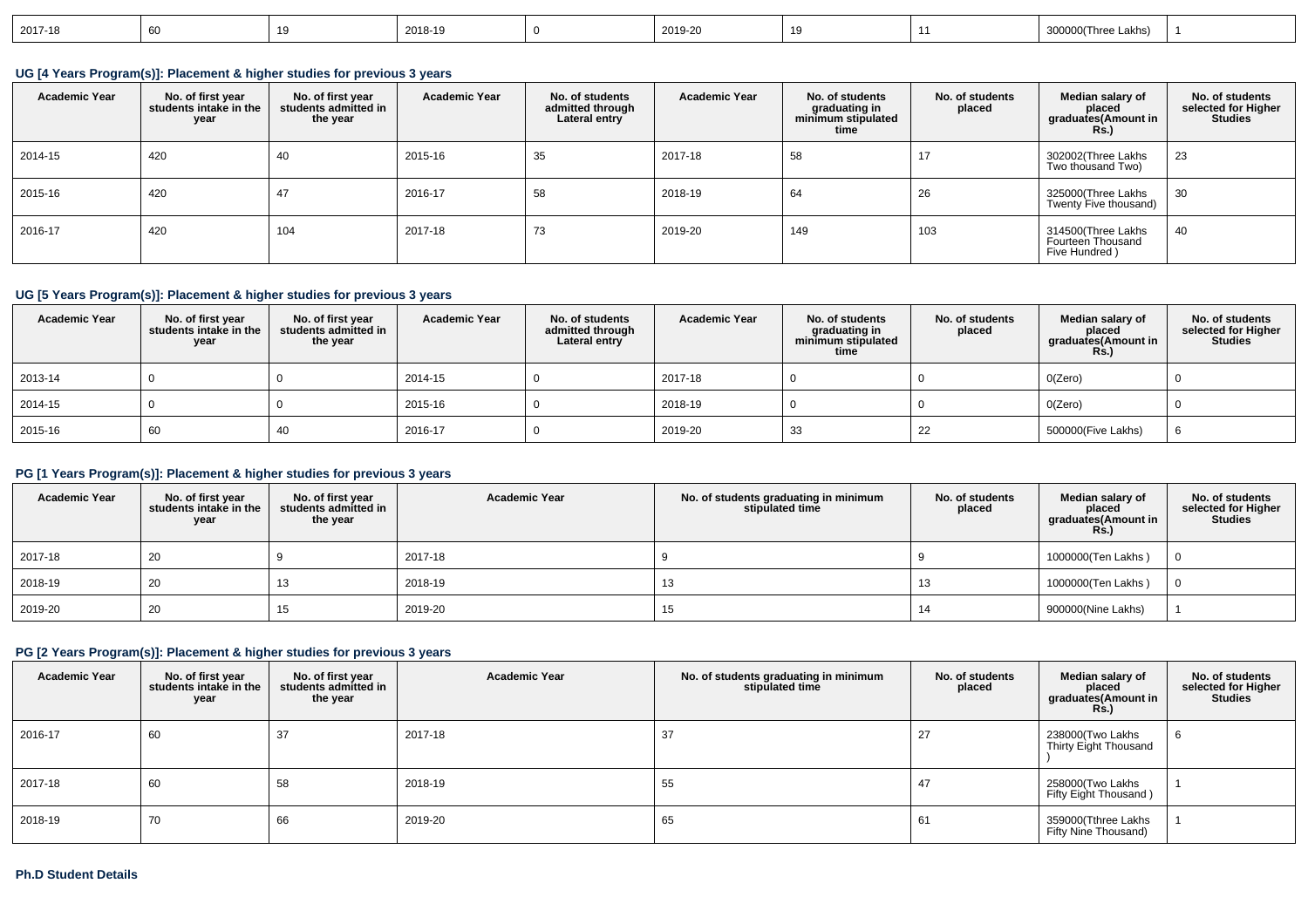| Ph.D (Student pursuing doctoral program till 2019-20 Students admitted in the academic year 2020-21 should not be entered here.) |                                                            |                       |         |  |  |  |  |  |  |
|----------------------------------------------------------------------------------------------------------------------------------|------------------------------------------------------------|-----------------------|---------|--|--|--|--|--|--|
|                                                                                                                                  |                                                            | <b>Total Students</b> |         |  |  |  |  |  |  |
| Full Time                                                                                                                        |                                                            |                       |         |  |  |  |  |  |  |
| Part Time                                                                                                                        |                                                            |                       |         |  |  |  |  |  |  |
|                                                                                                                                  | No. of Ph.D students graduated (including Integrated Ph.D) |                       |         |  |  |  |  |  |  |
|                                                                                                                                  | 2019-20                                                    | 2018-19               | 2017-18 |  |  |  |  |  |  |
| Full Time                                                                                                                        |                                                            |                       |         |  |  |  |  |  |  |
| Part Time                                                                                                                        |                                                            |                       |         |  |  |  |  |  |  |

### **Financial Resources: Utilised Amount for the Capital expenditure for previous 3 years**

| <b>Academic Year</b>                                                                                 | 2019-20                                                                         | 2018-19                                                                 | 2017-18                                                                 |  |  |  |  |  |  |
|------------------------------------------------------------------------------------------------------|---------------------------------------------------------------------------------|-------------------------------------------------------------------------|-------------------------------------------------------------------------|--|--|--|--|--|--|
|                                                                                                      | <b>Utilised Amount</b>                                                          | <b>Utilised Amount</b>                                                  | <b>Utilised Amount</b>                                                  |  |  |  |  |  |  |
| Annual Capital Expenditure on Academic Activities and Resources (excluding expenditure on buildings) |                                                                                 |                                                                         |                                                                         |  |  |  |  |  |  |
| Library                                                                                              | 1893070 (Eighteen Lakh Ninety Three Thousand Seventy)                           | 812066 (Eight Lakh Twelve Thousand Sixty Six)                           | 430570 (Four Lakh Thirty Thousand Five Hundred Seventy)                 |  |  |  |  |  |  |
| New Equipment for Laboratories                                                                       | 7724022 (Seventy Seven Lakh Twenty Four Thousand Twenty<br>Two '                | 2216746 (Twenty Two Lakh Sixteen Thousand Seven Hundred<br>Forty Six)   | 646976 (Six Lakh Forty Six Thousand Nine Hundred Seventy<br>Six )       |  |  |  |  |  |  |
| <b>Engineering Workshops</b>                                                                         | 42205 (Forty Two Thousand Two Hundred Five)                                     | 879245 (Eight Lakh Seventy Nine Thousand Two Hundred<br>Forty Five)     | 88401 (Eighty Eight Thousand Four Hundred One)                          |  |  |  |  |  |  |
| Other expenditure on creation of Capital Assets (excluding<br>expenditure on Land and Building)      | 15051598 (One Crore Fifty Lakh Fifty One Thousand Five<br>Hundred Ninety Eight) | 51537100 (Five Crore Fifteen Lakh Thirty Seven Thousand<br>One Hundred) | 15062701 (One Crore Fifty Lakh Sixty Two Thousand Seven<br>Hundred One) |  |  |  |  |  |  |

## **Financial Resources: Utilised Amount for the Operational expenditure for previous 3 years**

| <b>Academic Year</b>                                                                                                                                                                            | 2019-20                                                                           | 2018-19                                                                           | 2017-18                                                                            |  |  |  |  |  |  |
|-------------------------------------------------------------------------------------------------------------------------------------------------------------------------------------------------|-----------------------------------------------------------------------------------|-----------------------------------------------------------------------------------|------------------------------------------------------------------------------------|--|--|--|--|--|--|
|                                                                                                                                                                                                 | <b>Utilised Amount</b>                                                            |                                                                                   | <b>Utilised Amount</b>                                                             |  |  |  |  |  |  |
| <b>Annual Operational Expenditure</b>                                                                                                                                                           |                                                                                   |                                                                                   |                                                                                    |  |  |  |  |  |  |
| Salaries (Teaching and Non Teaching staff)                                                                                                                                                      | 65794980 (Six Crore Fifty Seven Lakh Ninety Four Thousand<br>Nine Hundred Eighty) | 80463211 (Eight Crore Four Lakh Sixty Three Thousand Two<br>Hundred Eleven)       | 63010678 (Six Crore Thirty Lakh Ten Thousand Six Hundred<br>Seventy Eight)         |  |  |  |  |  |  |
| Maintenance of Academic Infrastructure or consumables and<br>other running expenditures (excluding maintenance of hostels<br>and allied services, rent of the building, depreciation cost, etc) | 109227600 (Ten Crore Ninety Two Lakh Twenty Seven<br>Thousand Six Hundred )       | 97480259 (Nine Crore Seventy Four Lakh Eighty Thousand<br>Two Hundred Fifty Nine) | 103515866 (Ten Crore Thirty Five Lakh Fifteen Thousand<br>Eight Hundred Sixty Six) |  |  |  |  |  |  |
| Seminars/Conferences/Workshops                                                                                                                                                                  | 722055 (Seven Lakh Twenty Two Thousand Fifty Five)                                | 944748 (Nine Lakh Forty Four Thousand Seven Hundred Forty<br>Eight)               | 550409 (Five Lakh Fifty Thousand Four Hundred Nine)                                |  |  |  |  |  |  |

**IPR**

| Calendar year            | 2019 | 2018 | 2017 |
|--------------------------|------|------|------|
| No. of Patents Published |      |      |      |
| No. of Patents Granted   |      |      |      |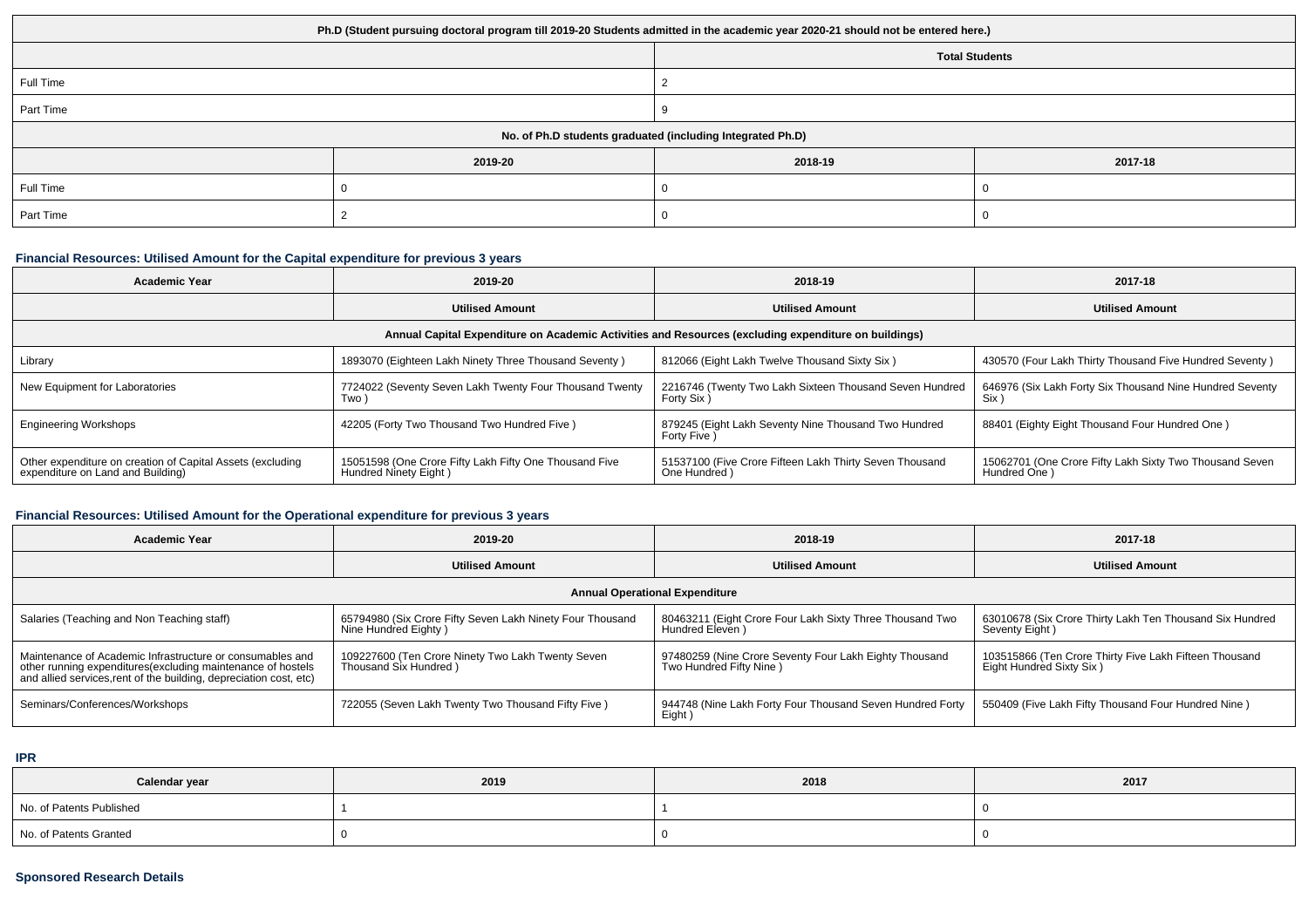| <b>Financial Year</b>                    | 2019-20                              | 2018-19         | 2017-18                           |
|------------------------------------------|--------------------------------------|-----------------|-----------------------------------|
| Total no. of Sponsored Projects          |                                      |                 |                                   |
| Total no. of Funding Agencies            |                                      |                 |                                   |
| Total Amount Received (Amount in Rupees) | 524000                               | 300000          | 255000                            |
| Amount Received in Words                 | Five lakhs twenty four thousand only | Three Lakh only | Two lakh fifty five thousand only |

## **Consultancy Project Details**

| <b>Financial Year</b>                    | 2019-20                             | 2018-19                        | 2017-18                           |
|------------------------------------------|-------------------------------------|--------------------------------|-----------------------------------|
| Total no. of Consultancy Projects        | 19                                  |                                |                                   |
| Total no. of Client Organizations        | 15                                  |                                |                                   |
| Total Amount Received (Amount in Rupees) | 855000                              | 430000                         | 249000                            |
| Amount Received in Words                 | Eight lakh fifty five thousand only | Four lakh thirty thousand only | two lakh forty nine thousand only |

### **Executive Development Program/Management Development Programs**

| <b>Financial Year</b>                                                               | 2019-20                                                  | 2018-19                           | 2017-18 |
|-------------------------------------------------------------------------------------|----------------------------------------------------------|-----------------------------------|---------|
| Total no. of Executive Development Programs/ Management<br>Development Programs     |                                                          |                                   |         |
| Total no. of Participants                                                           | 62                                                       | 23                                |         |
| Total Annual Earnings (Amount in Rupees)(Excluding Lodging<br>  & Boarding Charges) | 746240                                                   | 713000                            |         |
| Total Annual Earnings in Words                                                      | Seven lakh forty six thousand two hundred and forty only | Seven lakh thirteen thousand only | Zero    |

## **PCS Facilities: Facilities of physically challenged students**

| 1. Do your institution buildings have Lifts/Ramps?                                                                                                        | Yes, more than 60% of the buildings |
|-----------------------------------------------------------------------------------------------------------------------------------------------------------|-------------------------------------|
| 2. Do your institution have provision for walking aids, includingwheelchairs and transportation from one building to another for<br>handicapped students? | Yes                                 |
| 3. Do your institution buildings have specially designed toilets for handicapped students?                                                                | Yes, more than 40% of the buildings |

#### **Accreditation**

#### **NBA Accreditation**

| <b>NO</b><br>e have a valid NBA Accreditation?<br>l Does<br>vour institute |
|----------------------------------------------------------------------------|
|----------------------------------------------------------------------------|

#### **NAAC Accreditation**

| 1. Does your institute have a valid NAAC Accreditation? |            | YES        |             |  |  |  |
|---------------------------------------------------------|------------|------------|-------------|--|--|--|
| Valid from                                              |            | Valid upto | <b>CGPA</b> |  |  |  |
| 30-11-2018                                              | 29-11-2023 |            | 2.62        |  |  |  |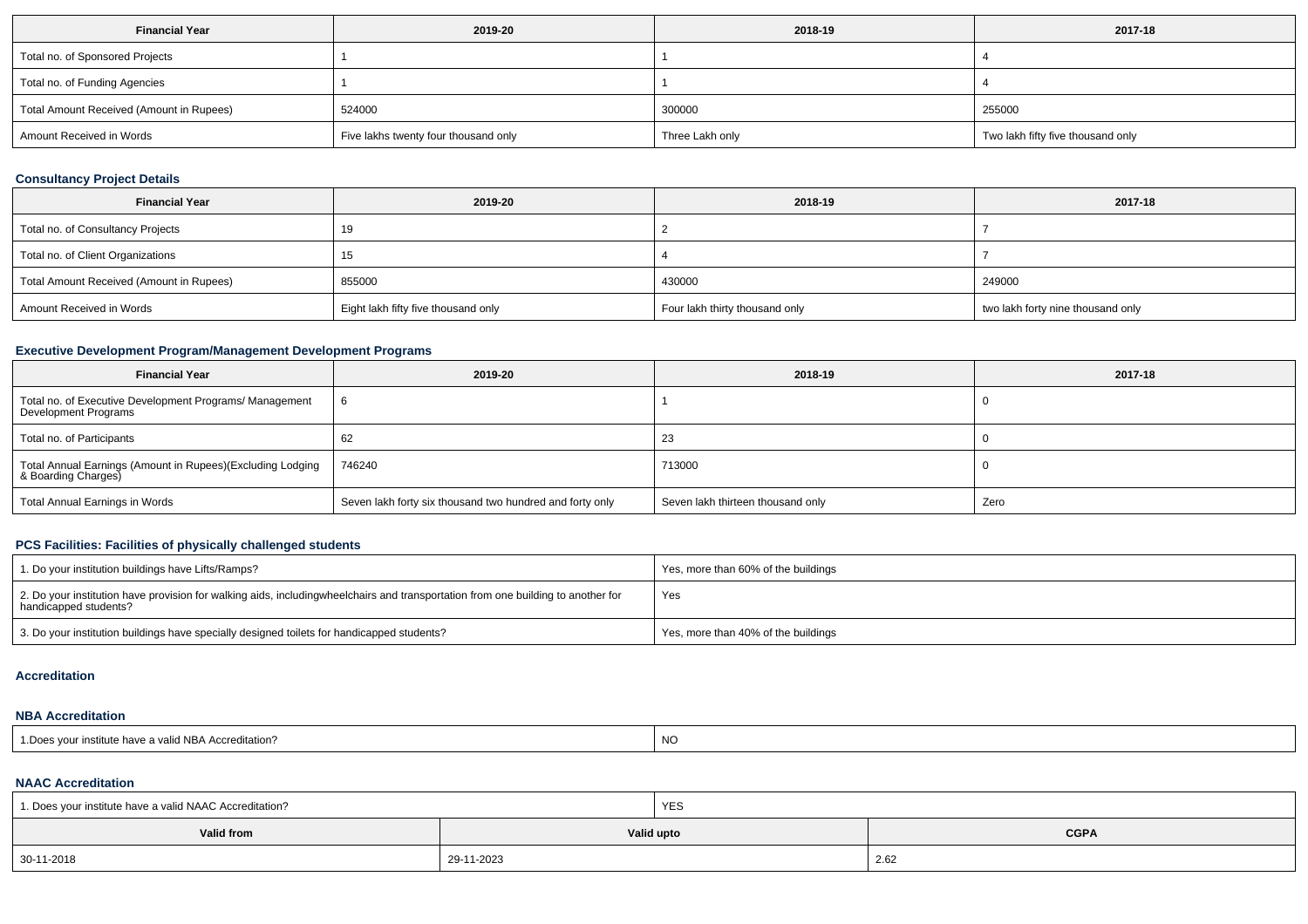### **Faculty Details**

| Srno           | Name                                | Age    | Designation            | Gender | Qualification | <b>Experience (In</b><br>Months) | <b>Is Associated</b><br><b>Last Year</b> | Currently<br>working with<br>institution? | <b>Joining Date</b> | <b>Leaving Date</b>      | <b>Association type</b> |
|----------------|-------------------------------------|--------|------------------------|--------|---------------|----------------------------------|------------------------------------------|-------------------------------------------|---------------------|--------------------------|-------------------------|
| $\overline{1}$ | Shah Al Mamun<br>Sarkar             | 32     | Assistant<br>Professor | Male   | Ph.D          | 48                               | Yes                                      | Yes                                       | 09-07-2018          | --                       | Regular                 |
| $\overline{2}$ | <b>ABHIJIT BISWAS</b>               | 38     | Associate<br>Professor | Male   | <b>MCA</b>    | 138                              | Yes                                      | Yes                                       | 19-12-2008          | $\overline{\phantom{a}}$ | Regular                 |
| 3              | <b>AMIT KUMAR</b><br>LAHA           | 33     | Associate<br>Professor | Male   | Ph.D          | 76                               | Yes                                      | Yes                                       | 25-08-2016          | --                       | Regular                 |
| 4              | Amit Kumar Rana                     | 39     | Associate<br>Professor | Male   | M.Tech        | 156                              | Yes                                      | Yes                                       | 02-11-2020          | --                       | Regular                 |
| 5              | AMITAVA<br><b>SHARMA</b>            | 36     | Assistant<br>Professor | Male   | Ph.D          | 41                               | No                                       | Yes                                       | 05-04-2019          | $\overline{\phantom{a}}$ | Regular                 |
| 6              | Arnab Ghosh                         | 34     | Assistant<br>Professor | Male   | Ph.D          | 51                               | Yes                                      | Yes                                       | 31-08-2017          | --                       | Regular                 |
| $\overline{7}$ | Arunabha Saha                       | 32     | Assistant<br>Professor | Male   | Ph.D          | 25                               | Yes                                      | Yes                                       | 20-01-2020          | --                       | Regular                 |
| 8              | <b>ASHIM PAUL</b>                   | 33     | Assistant<br>Professor | Male   | M.Tech        | 120                              | Yes                                      | Yes                                       | 03-08-2015          | $\overline{\phantom{a}}$ | Regular                 |
| 9              | <b>Beauty Pandey</b>                | 37     | Assistant<br>Professor | Female | Ph.D          | 36                               | No                                       | Yes                                       | 01-08-2019          | --                       | Regular                 |
| 10             | <b>BIPUL SEN</b>                    | 30     | Assistant<br>Professor | Male   | M.Tech        | 102                              | Yes                                      | Yes                                       | 01-08-2014          | --                       | Regular                 |
| 11             | Camelia Das                         | 29     | Assistant<br>Professor | Female | Ph.D          | 36                               | Yes                                      | Yes                                       | 23-07-2018          | $\overline{\phantom{a}}$ | Regular                 |
| 12             | DayaShankar                         | 37     | Associate<br>Professor | Male   | Ph.D          | 164                              | Yes                                      | Yes                                       | 15-01-2018          | --                       | Regular                 |
| 13             | <b>DEBARSHITA</b><br><b>BISWAS</b>  | 34     | Assistant<br>Professor | Female | M.Tech        | 149                              | Yes                                      | Yes                                       | 29-07-2010          | --                       | Regular                 |
| 14             | <b>DEBJANI</b><br><b>BHOWMIK</b>    | 35     | Assistant<br>Professor | Female | M.Tech        | 132                              | Yes                                      | Yes                                       | 29-07-2010          | $\overline{\phantom{a}}$ | Regular                 |
| 15             | <b>DEBJANI</b><br><b>RAKSHIT</b>    | 31     | Assistant<br>Professor | Female | Ph.D          | 108                              | Yes                                      | Yes                                       | 29-09-2017          | --                       | Regular                 |
| 16             | <b>DHARAMJIT</b><br><b>DEBBARMA</b> | 31     | Assistant<br>Professor | Male   | M.Tech        | 96                               | Yes                                      | Yes                                       | 04-07-2016          | --                       | Regular                 |
| 17             | <b>DHRITI RUDRA</b><br>PAL          | 36     | Assistant<br>Professor | Male   | M.E.          | 156                              | Yes                                      | Yes                                       | 31-07-2017          | $\overline{\phantom{a}}$ | Regular                 |
| 18             | Dr Madhavi<br>Sharma                | 50     | Professor              | Female | Ph.D          | 312                              | Yes                                      | Yes                                       | 06-01-2016          | --                       | Regular                 |
| 19             | DR PRIYANGSHU<br>RANA<br>BORTHAKUR  | 46     | Professor              | Male   | Ph.D          | 276                              | Yes                                      | Yes                                       | 03-09-2004          | $\sim$                   | Regular                 |
| 20             | Dr Ranganath A                      | 50     | Professor              | Male   | Ph.D          | 276                              | Yes                                      | Yes                                       | 01-01-2006          | $\overline{\phantom{a}}$ | Regular                 |
| 21             | DURGABATI<br>PODDER                 | $30\,$ | Assistant<br>Professor | Female | M.Tech        | 96                               | Yes                                      | Yes                                       | 29-06-2017          | н.                       | Regular                 |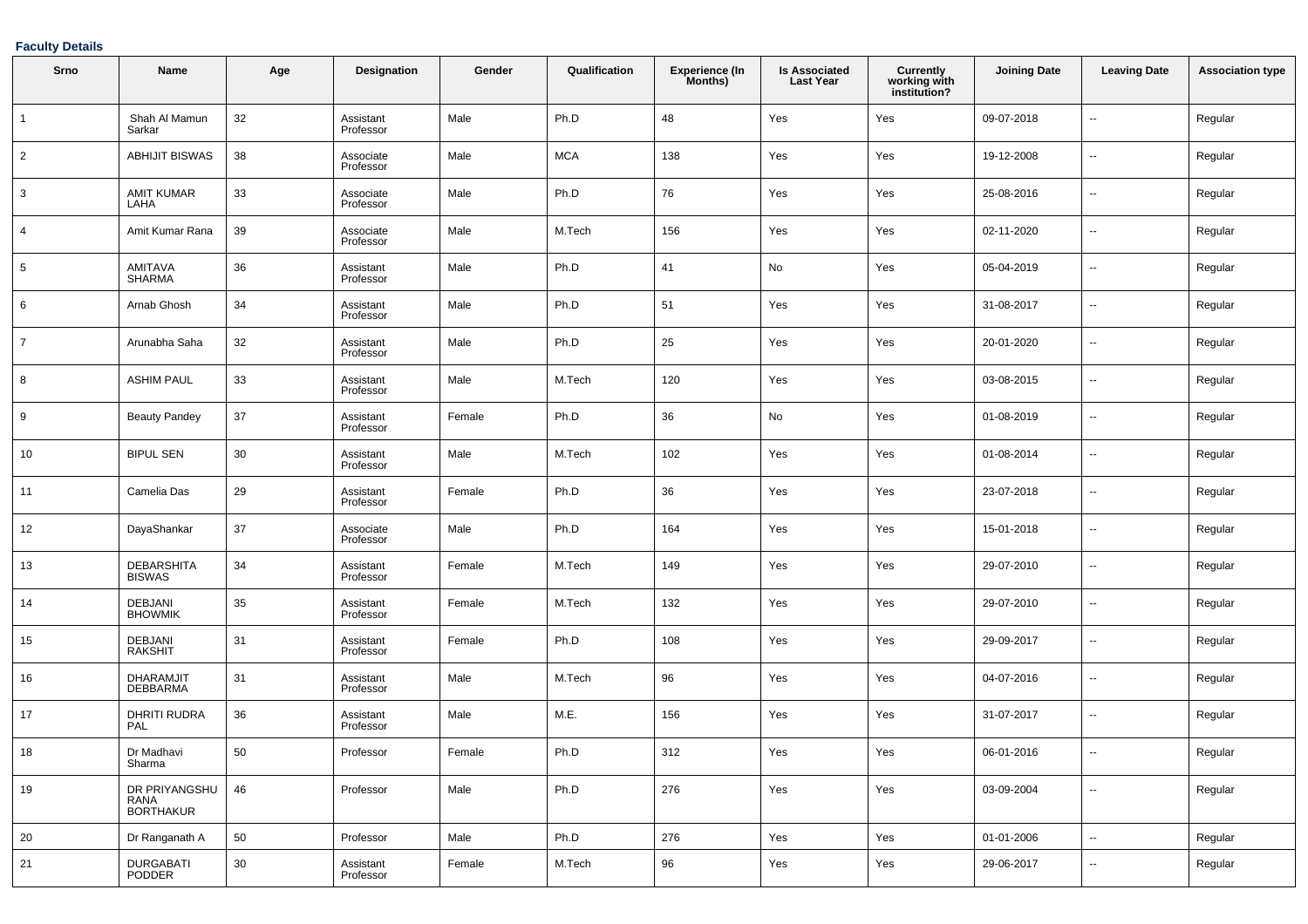| 22 | Dushyanta Dutta                | 36 | Associate<br>Professor | Male   | Ph.D    | 120 | No  | Yes | 26-02-2019 | $\overline{\phantom{a}}$ | Regular |
|----|--------------------------------|----|------------------------|--------|---------|-----|-----|-----|------------|--------------------------|---------|
| 23 | Gamidalah War                  | 33 | Assistant<br>Professor | Female | M. Phil | 48  | Yes | Yes | 08-01-2018 | $\overline{\phantom{a}}$ | Regular |
| 24 | Ganesh Adhikary                | 38 | Associate<br>Professor | Male   | M.Sc.   | 48  | No  | Yes | 25-07-2019 | $\overline{\phantom{a}}$ | Regular |
| 25 | Ganesh Chandra<br>Paul         | 29 | Assistant<br>Professor | Male   | Ph.D    | 36  | Yes | Yes | 24-07-2018 | $\overline{\phantom{a}}$ | Regular |
| 26 | K Kantha Rao                   | 52 | Professor              | Male   | Ph.D    | 47  | No  | Yes | 19-08-2019 | $\sim$                   | Regular |
| 27 | <b>KOYEL</b><br>CHAKRAVARTY    | 31 | Assistant<br>Professor | Female | Ph.D    | 36  | Yes | Yes | 25-07-2018 | $\overline{\phantom{a}}$ | Regular |
| 28 | Madhumita<br>Chakrabarty       | 30 | Assistant<br>Professor | Female | Ph.D    | 40  | Yes | Yes | 12-10-2020 | $\overline{\phantom{a}}$ | Regular |
| 29 | <b>MANISH PAUL</b>             | 32 | Assistant<br>Professor | Male   | M.Tech  | 144 | No  | Yes | 09-10-2017 | $\overline{\phantom{a}}$ | Regular |
| 30 | Manish Prasad                  | 29 | Assistant<br>Professor | Male   | M.A     | 30  | No  | Yes | 01-08-2019 | $\overline{\phantom{a}}$ | Regular |
| 31 | Manish Sakhlecha               | 46 | Professor              | Male   | Ph.D    | 252 | Yes | Yes | 28-09-2020 | $\overline{\phantom{a}}$ | Regular |
| 32 | Mousumi Biswas                 | 44 | Assistant<br>Professor | Female | M.A     | 180 | Yes | Yes | 01-01-2007 | $\overline{\phantom{a}}$ | Regular |
| 33 | Paromita<br>Goswami            | 31 | Assistant<br>Professor | Female | M.Tech  | 55  | Yes | Yes | 10-04-2018 | $\overline{\phantom{a}}$ | Regular |
| 34 | <b>PARTHA</b><br><b>SARKAR</b> | 39 | Associate<br>Professor | Male   | Ph.D    | 168 | Yes | Yes | 01-12-2008 | $\overline{\phantom{a}}$ | Regular |
| 35 | Piya Biswas                    | 32 | Assistant<br>Professor | Female | Ph.D    | 12  | Yes | Yes | 09-03-2020 | $\overline{\phantom{a}}$ | Regular |
| 36 | Prantik Biswas                 | 28 | Lecturer               | Male   | M.A     | 36  | Yes | Yes | 18-12-2019 | $\sim$                   | Regular |
| 37 | Prasanta<br>Sutradhar          | 31 | Assistant<br>Professor | Male   | Ph.D    | 36  | Yes | Yes | 06-08-2020 | $\overline{\phantom{a}}$ | Regular |
| 38 | PRASENJIT BAL                  | 32 | Associate<br>Professor | Male   | Ph.D    | 75  | Yes | Yes | 24-07-2017 | $\overline{\phantom{a}}$ | Regular |
| 39 | RAMU DEBNATH                   | 29 | Assistant<br>Professor | Male   | M.Tech  | 64  | Yes | Yes | 29-06-2017 | $\overline{\phantom{a}}$ | Regular |
| 40 | Rita Banik                     | 35 | Assistant<br>Professor | Female | M.Tech  | 28  | Yes | Yes | 06-03-2020 | $\overline{\phantom{a}}$ | Regular |
| 41 | Saroj Kumar<br>Nanda           | 41 | Assistant<br>Professor | Male   | M.Tech  | 43  | Yes | Yes | 17-01-2019 | $\overline{\phantom{a}}$ | Regular |
| 42 | Satyajit Mondal                | 32 | Associate<br>Professor | Male   | Ph.D    | 31  | Yes | Yes | 03-01-2019 | $\overline{\phantom{a}}$ | Regular |
| 43 | SAYANTAN<br>CHAKRABORTY        | 40 | Associate<br>Professor | Male   | M.Tech  | 198 | No  | Yes | 03-10-2017 | $\sim$                   | Regular |
| 44 | Sayantan Singha<br>Roy         | 29 | Assistant<br>Professor | Male   | M.Tech  | 70  | Yes | Yes | 14-01-2019 | $\sim$                   | Regular |
| 45 | SHANTANU<br>ACHARYA            | 40 | Associate<br>Professor | Male   | Ph.D    | 238 | Yes | Yes | 18-07-2016 | $\overline{\phantom{a}}$ | Regular |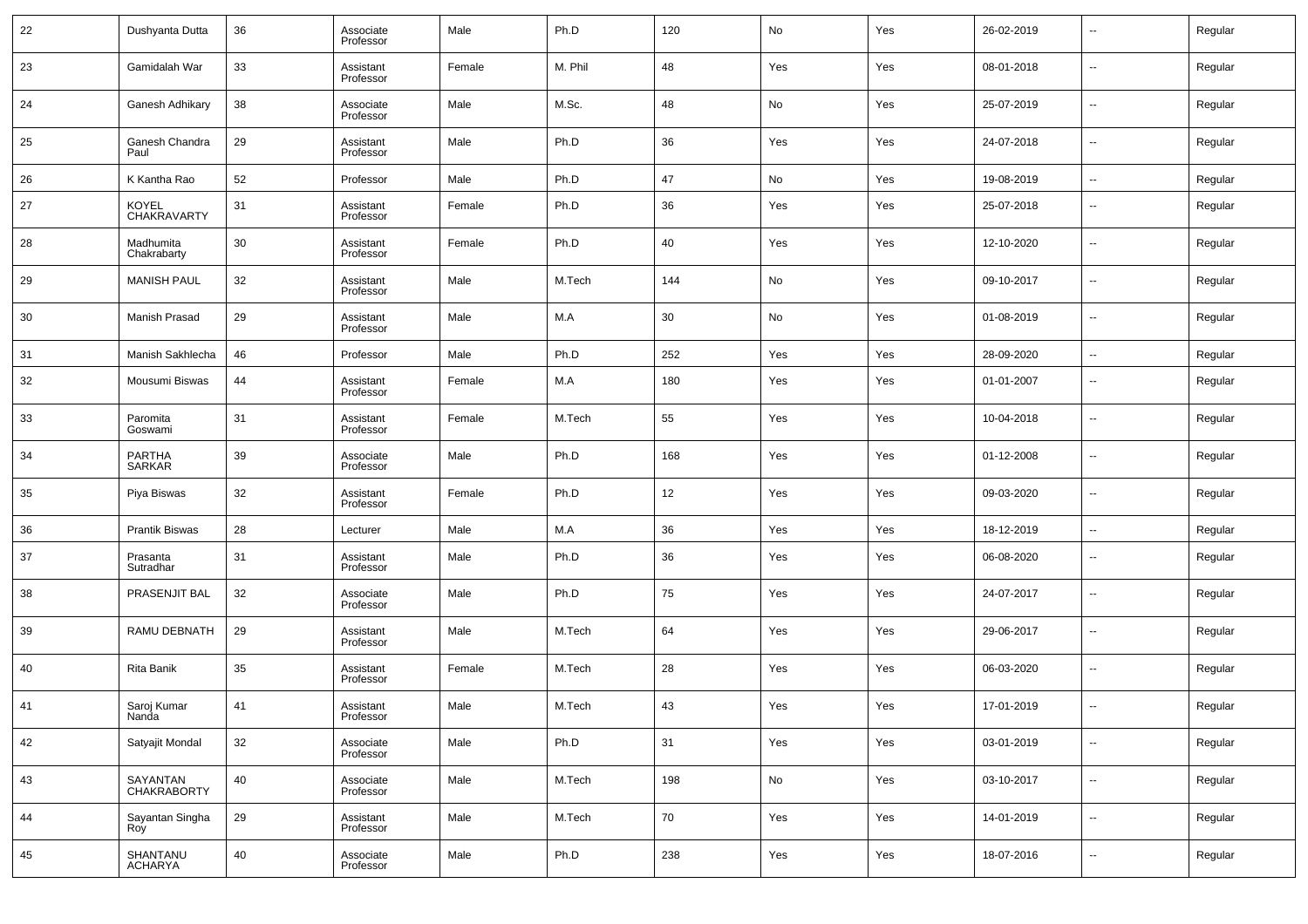| 46 | Sharmistha<br>Chakraborty       | 32 | Assistant<br>Professor | Female | PGDC       | 48  | Yes | Yes | 08-08-2018 | $\overline{\phantom{a}}$ | Regular |
|----|---------------------------------|----|------------------------|--------|------------|-----|-----|-----|------------|--------------------------|---------|
| 47 | SK Noor Nabi                    | 29 | Assistant<br>Professor | Male   | Ph.D       | 36  | Yes | Yes | 10-09-2020 | $\overline{\phantom{a}}$ | Regular |
| 48 | Soumen Ghosh                    | 29 | Assistant<br>Professor | Male   | M.Tech     | 54  | Yes | Yes | 27-10-2020 | $\sim$                   | Regular |
| 49 | Soumen Kundu                    | 29 | Assistant<br>Professor | Male   | M.Sc.      | 29  | No  | Yes | 29-07-2019 | $\overline{\phantom{a}}$ | Regular |
| 50 | Soumendra Nath<br>Bandyopadhyay | 31 | Assistant<br>Professor | Male   | M.Sc.      | 42  | Yes | Yes | 30-07-2018 | $\overline{\phantom{a}}$ | Regular |
| 51 | Srinjoy Roy                     | 28 | Assistant<br>Professor | Male   | M.Tech     | 42  | Yes | Yes | 15-01-2018 | $\overline{\phantom{a}}$ | Regular |
| 52 | Subal Ranjan<br>Sahu            | 27 | Assistant<br>Professor | Male   | M.Sc.      | 20  | Yes | Yes | 05-10-2020 | $\overline{\phantom{a}}$ | Regular |
| 53 | SUBHADEEP<br><b>CHAKRABORTY</b> | 29 | Assistant<br>Professor | Male   | M.Sc.      | 32  | No  | Yes | 05-08-2019 | $\overline{\phantom{a}}$ | Regular |
| 54 | Subhadip Roy                    | 33 | Assistant<br>Professor | Male   | Ph.D       | 26  | No  | Yes | 16-09-2019 | $\overline{\phantom{a}}$ | Regular |
| 55 | Subhrajyoti Deb                 | 29 | Assistant<br>Professor | Male   | Ph.D       | 25  | Yes | Yes | 18-03-2020 | $\sim$                   | Regular |
| 56 | SUBODH<br>DEBBARMA              | 34 | Associate<br>Professor | Male   | Ph.D       | 156 | Yes | Yes | 20-10-2014 | --                       | Regular |
| 57 | Sunirmal Sen                    | 45 | Assistant<br>Professor | Male   | M.Sc.      | 228 | Yes | Yes | 01-09-2020 | $\overline{\phantom{a}}$ | Regular |
| 58 | <b>SUPRADIP SAHA</b>            | 29 | Assistant<br>Professor | Male   | M.Tech     | 90  | Yes | Yes | 02-01-2017 | --                       | Regular |
| 59 | Suvankar Paul                   | 28 | Assistant<br>Professor | Male   | M.Sc.      | 25  | Yes | Yes | 11-09-2020 | $\overline{\phantom{a}}$ | Regular |
| 60 | Swarnali Nath<br>Choudhury      | 43 | Associate<br>Professor | Female | Ph.D       | 192 | Yes | Yes | 05-09-2007 | --                       | Regular |
| 61 | TAPAN KUMAR<br><b>MOHANTA</b>   | 38 | Assistant<br>Professor | Male   | M.Tech     | 132 | Yes | Yes | 20-01-2014 | --                       | Regular |
| 62 | Tufan Singha<br>Mahapatra       | 33 | Assistant<br>Professor | Male   | Ph.D       | 28  | No  | Yes | 12-08-2019 | $\overline{\phantom{a}}$ | Regular |
| 63 | Tuhin Subhra<br>Mukherjee       | 32 | Assistant<br>Professor | Male   | Ph.D       | 36  | Yes | Yes | 20-09-2018 | $\overline{\phantom{a}}$ | Regular |
| 64 | ABHIJIT<br>BHATYACHARJE<br>E    | 27 | Assistant<br>Professor | Male   | <b>NET</b> | 22  | Yes | No  | 31-07-2019 | 28-12-2019               | Regular |
| 65 | ADITYA KUMAR<br>DAS             | 36 | Assistant<br>Professor | Male   | Ph.D       | 72  | Yes | Yes | 04-07-2017 | $\sim$                   | Regular |
| 66 | ANINDITA SINHA                  | 36 | Assistant<br>Professor | Female | Ph.D       | 24  | No  | Yes | 01-07-2019 | $\sim$                   | Regular |
| 67 | Arindam Sinha                   | 43 | Assistant<br>Professor | Male   | <b>MBA</b> | 170 | Yes | Yes | 20-04-2015 | $\sim$                   | Regular |
| 68 | BISWAJIT<br>CHAKRABORTY         | 39 | Assistant<br>Professor | Male   | M.Ed       | 156 | Yes | Yes | 11-05-2015 | $\sim$                   | Regular |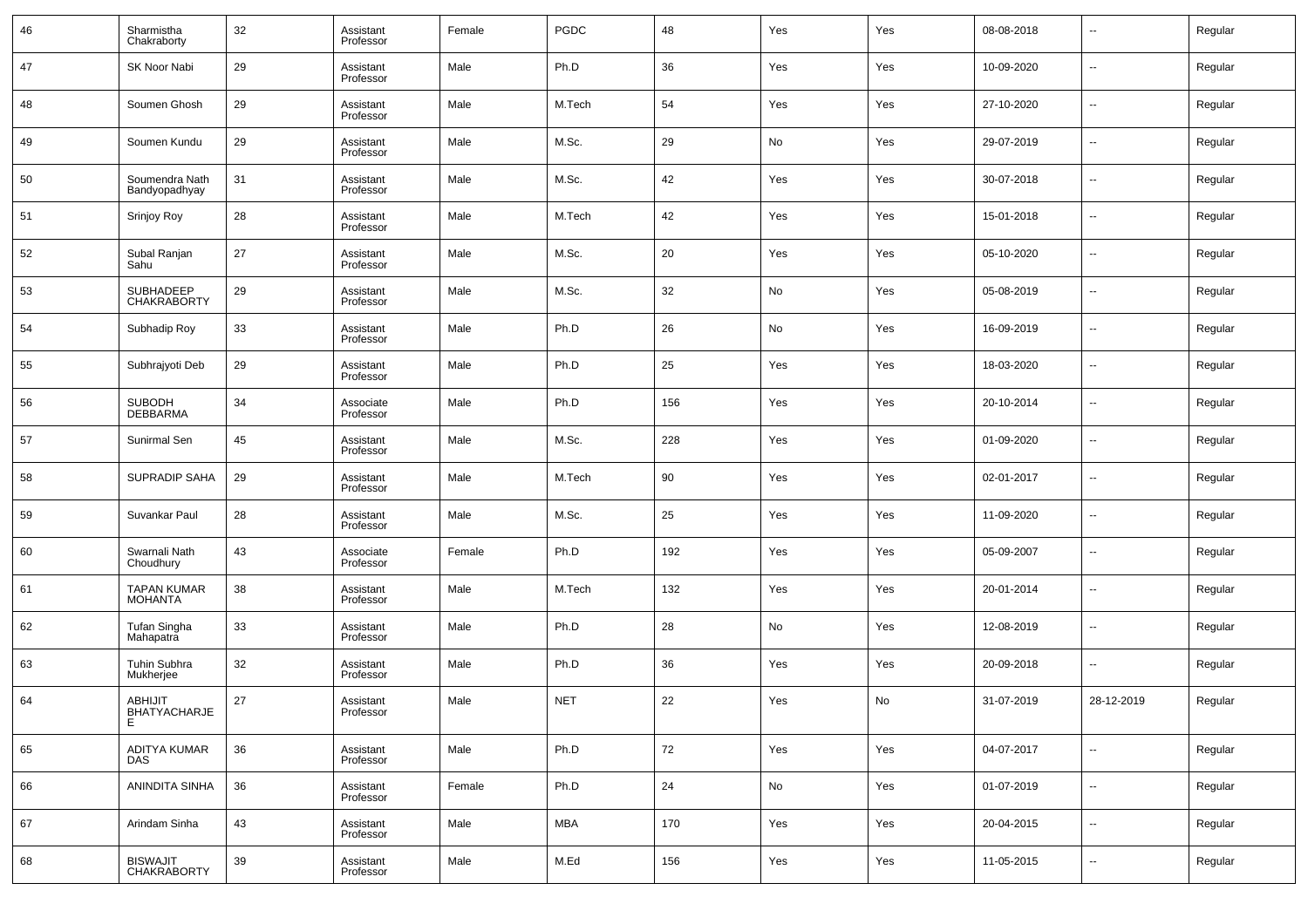| 69 | Debanjan Nag                       | 38 | Assistant<br>Professor | Male   | Ph.D       | 74  | Yes | Yes | 02-05-2018 | $\overline{\phantom{a}}$ | Regular |
|----|------------------------------------|----|------------------------|--------|------------|-----|-----|-----|------------|--------------------------|---------|
| 70 | DEBASHISH<br>MAHATO                | 38 | Assistant<br>Professor | Male   | M.Ed       | 132 | Yes | No  | 28-03-2017 | 07-08-2020               | Regular |
| 71 | DIPANGSHU DEV<br><b>CHOWDHURY</b>  | 39 | Assistant<br>Professor | Male   | Ph.D       | 60  | No  | Yes | 11-01-2019 | $\ddotsc$                | Regular |
| 72 | Dr Annesha Saha                    | 35 | Assistant<br>Professor | Female | Ph.D       | 114 | Yes | Yes | 13-05-2011 | $\overline{\phantom{a}}$ | Regular |
| 73 | Dr Dhananjoy<br>Datta              | 44 | Associate<br>Professor | Male   | Ph.D       | 245 | Yes | Yes | 19-02-2007 | $\overline{\phantom{a}}$ | Regular |
| 74 | Dr Gokul Acharjee                  | 42 | Associate<br>Professor | Male   | Ph.D       | 127 | Yes | Yes | 11-05-2015 | $\overline{\phantom{a}}$ | Regular |
| 75 | Dr Trinankur Dey                   | 41 | Assistant<br>Professor | Male   | Ph.D       | 48  | Yes | Yes | 03-08-2017 | $\overline{\phantom{a}}$ | Regular |
| 76 | DULAL DEBNATH                      | 61 | Professor              | Male   | Ph.D       | 433 | Yes | Yes | 01-07-2019 | $\overline{\phantom{a}}$ | Regular |
| 77 | JAGADISH<br><b>MANDAL</b>          | 40 | Associate<br>Professor | Male   | M.Ed       | 18  | Yes | Yes | 20-02-2019 | $\sim$                   | Regular |
| 78 | <b>MALAY KUMAR</b><br><b>NAYAK</b> | 62 | Professor              | Male   | C.W.A.     | 396 | No  | Yes | 01-08-2019 | $\sim$                   | Regular |
| 79 | Mamoni Kalita                      | 43 | Associate<br>Professor | Female | Ph.D       | 235 | Yes | Yes | 02-11-2008 | $\overline{\phantom{a}}$ | Regular |
| 80 | NANDITA<br>CHAKRABARTY             | 34 | Assistant<br>Professor | Female | Ph.D       | 23  | Yes | Yes | 05-08-2019 | $\sim$                   | Regular |
| 81 | Niharika Singh                     | 32 | Assistant<br>Professor | Female | Ph.D       | 94  | Yes | Yes | 26-12-2017 | $\overline{\phantom{a}}$ | Regular |
| 82 | PRABAL<br><b>CHAKRABORTY</b>       | 44 | Associate<br>Professor | Male   | <b>MBA</b> | 253 | No  | Yes | 11-11-2019 | $\sim$                   | Regular |
| 83 | Prasanjit<br>Dasgupta              | 54 | Professor              | Male   | Ph.D       | 325 | Yes | Yes | 12-09-2018 | $\sim$                   | Regular |
| 84 | PREM SANKAR<br>SRIVASTAVA          | 54 | Professor              | Male   | Ph.D       | 365 | Yes | Yes | 11-02-2016 | $\sim$                   | Regular |
| 85 | SOUMEN<br><b>MUKHARJEE</b>         | 42 | Associate<br>Professor | Male   | M.A        | 228 | Yes | Yes | 15-01-2018 | $\sim$                   | Regular |
| 86 | Sujit Deb                          | 45 | Associate<br>Professor | Male   | Ph.D       | 189 | Yes | Yes | 27-10-2004 | $\sim$                   | Regular |
| 87 | Sujoy Hazari                       | 31 | Assistant<br>Professor | Male   | M.Sc.      | 75  | No  | Yes | 08-10-2018 | $\sim$                   | Regular |
| 88 | Tathagata<br>Dasgupta              | 43 | Assistant<br>Professor | Male   | <b>MBA</b> | 216 | Yes | Yes | 17-10-2016 | $\sim$                   | Regular |
| 89 | Bheempad<br>Mahato                 | 40 | Assistant<br>Professor | Female | M.Ed       | 101 | Yes | Yes | 01-03-2017 | $\overline{\phantom{a}}$ | Regular |
| 90 | <b>Bina Das</b>                    | 49 | Assistant<br>Professor | Female | M.A        | 228 | Yes | Yes | 18-07-2017 | $\overline{\phantom{a}}$ | Regular |
| 91 | C Arundhati Bai                    | 47 | Assistant<br>Professor | Female | Ph.D       | 188 | Yes | Yes | 13-04-2015 | $\overline{\phantom{a}}$ | Regular |
| 92 | Debabrata Roy                      | 39 | Assistant<br>Professor | Male   | <b>LLM</b> | 132 | Yes | Yes | 24-10-2014 | $\overline{\phantom{a}}$ | Regular |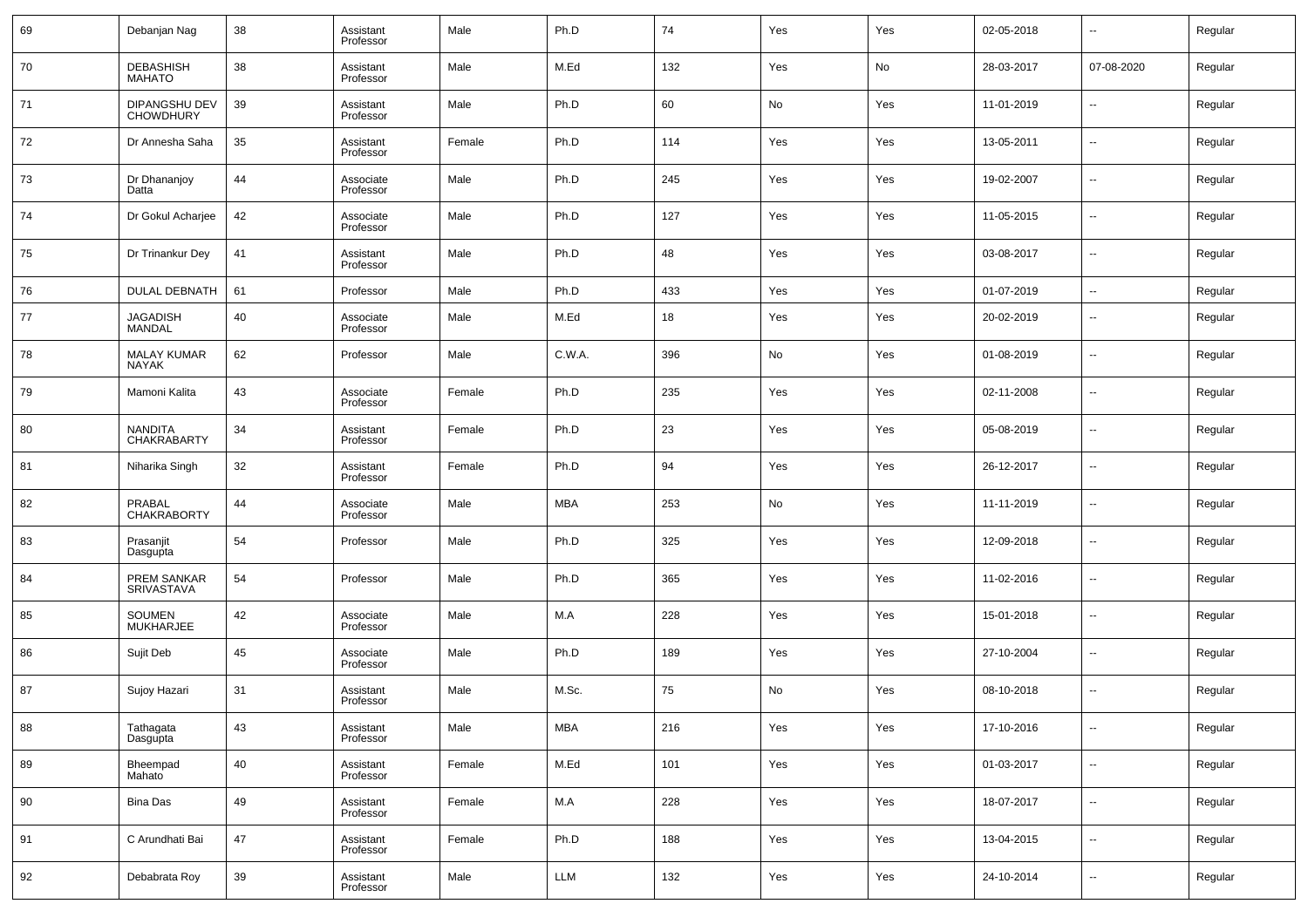| 93  | Dr Anindita<br>Choudhury           | 33     | Associate<br>Professor | Female | Ph.D                       | 59  | Yes | Yes | 21-07-2017 | $\overline{\phantom{a}}$ | Regular |
|-----|------------------------------------|--------|------------------------|--------|----------------------------|-----|-----|-----|------------|--------------------------|---------|
| 94  | Dr Ashutosh<br>Agrahari            | 38     | Professor              | Male   | Ph.D                       | 120 | Yes | Yes | 08-10-2018 | $\overline{\phantom{a}}$ | Regular |
| 95  | Dr Dipikanta<br>Chakraborty        | 30     | Assistant<br>Professor | Female | M.A.(Political<br>Science) | 96  | Yes | No  | 20-07-2018 | 01-09-2020               | Regular |
| 96  | Dr Ishita<br>Chatterjee            | 38     | Professor              | Female | Ph.D                       | 156 | Yes | Yes | 05-10-2018 | $\overline{\phantom{a}}$ | Regular |
| 97  | Dr Jayanta Dhar                    | 33     | Associate<br>Professor | Male   | Ph.D                       | 59  | No  | Yes | 17-06-2019 | $\overline{\phantom{a}}$ | Regular |
| 98  | Dr Khumtiya<br>Debbarma            | 37     | Assistant<br>Professor | Female | Ph.D                       | 60  | No  | No  | 05-08-2019 | 15-12-2019               | Regular |
| 99  | Dr Rebeka<br>Debbarma              | 32     | Assistant<br>Professor | Female | Ph.D                       | 32  | Yes | No  | 16-08-2019 | 10-12-2019               | Regular |
| 100 | Gitanjali Roy                      | 28     | Assistant<br>Professor | Female | M.A                        | 64  | Yes | Yes | 30-06-2017 | $\overline{\phantom{a}}$ | Regular |
| 101 | Indrani<br>Bandopadhay             | 26     | Assistant<br>Professor | Female | M.A                        | 41  | Yes | Yes | 31-07-2017 | $\overline{\phantom{a}}$ | Regular |
| 102 | Joydip Ghosal                      | 41     | Assistant<br>Professor | Male   | LLM                        | 72  | Yes | No  | 24-10-2015 | 31-12-2019               | Regular |
| 103 | Lalnundika<br>Darlong              | 26     | Assistant<br>Professor | Male   | M.A                        | 36  | Yes | No  | 18-12-2017 | 15-10-2020               | Regular |
| 104 | Litan Bhowmik                      | 52     | Assistant<br>Professor | Male   | M.A                        | 128 | Yes | No  | 04-01-2016 | 29-02-2020               | Regular |
| 105 | <b>Mathew Nakhu</b>                | 28     | Associate<br>Professor | Male   | LLM                        | 60  | Yes | Yes | 14-12-2015 | $\overline{\phantom{a}}$ | Regular |
| 106 | Md Baharul Islam                   | 35     | Assistant<br>Professor | Male   | LLM                        | 129 | Yes | Yes | 16-04-2015 | $\overline{\phantom{a}}$ | Regular |
| 107 | Merelin Darlong                    | 28     | Assistant<br>Professor | Female | M.A                        | 54  | Yes | Yes | 18-12-2017 | $\overline{\phantom{a}}$ | Regular |
| 108 | MR RAGHUNATH<br><b>CHAKRABORTY</b> | 33     | Assistant<br>Professor | Male   | LLM                        | 66  | Yes | Yes | 01-06-2016 | $\overline{\phantom{a}}$ | Regular |
| 109 | Nabarun<br>Bhattacharjee           | 42     | Associate<br>Professor | Male   | LLM                        | 159 | Yes | Yes | 03-07-2017 | $\overline{\phantom{a}}$ | Regular |
| 110 | Priyank Kumar<br>Shivam            | 35     | Assistant<br>Professor | Female | M.Ed                       | 96  | Yes | Yes | 01-03-2017 | $\overline{\phantom{a}}$ | Regular |
| 111 | Sajal Das                          | 30     | Assistant<br>Professor | Male   | <b>NET</b>                 | 24  | Yes | No  | 08-08-2019 | 30-06-2020               | Regular |
| 112 | Sayantan Thakur                    | 33     | Associate<br>Professor | Male   | Ph.D                       | 120 | Yes | Yes | 01-08-2017 | $\overline{\phantom{a}}$ | Regular |
| 113 | Shruti Das                         | $30\,$ | Assistant<br>Professor | Female | LLM                        | 80  | Yes | No  | 17-01-2018 | 30-11-2020               | Regular |
| 114 | Silali Banerjee                    | 38     | Assistant<br>Professor | Female | M.A                        | 132 | Yes | Yes | 08-08-2017 | $\overline{\phantom{a}}$ | Regular |
| 115 | Y Chakradhara<br>Singh Yendluri    | 56     | Professor              | Male   | Ph.D                       | 429 | Yes | Yes | 06-11-2015 | $\overline{\phantom{a}}$ | Regular |